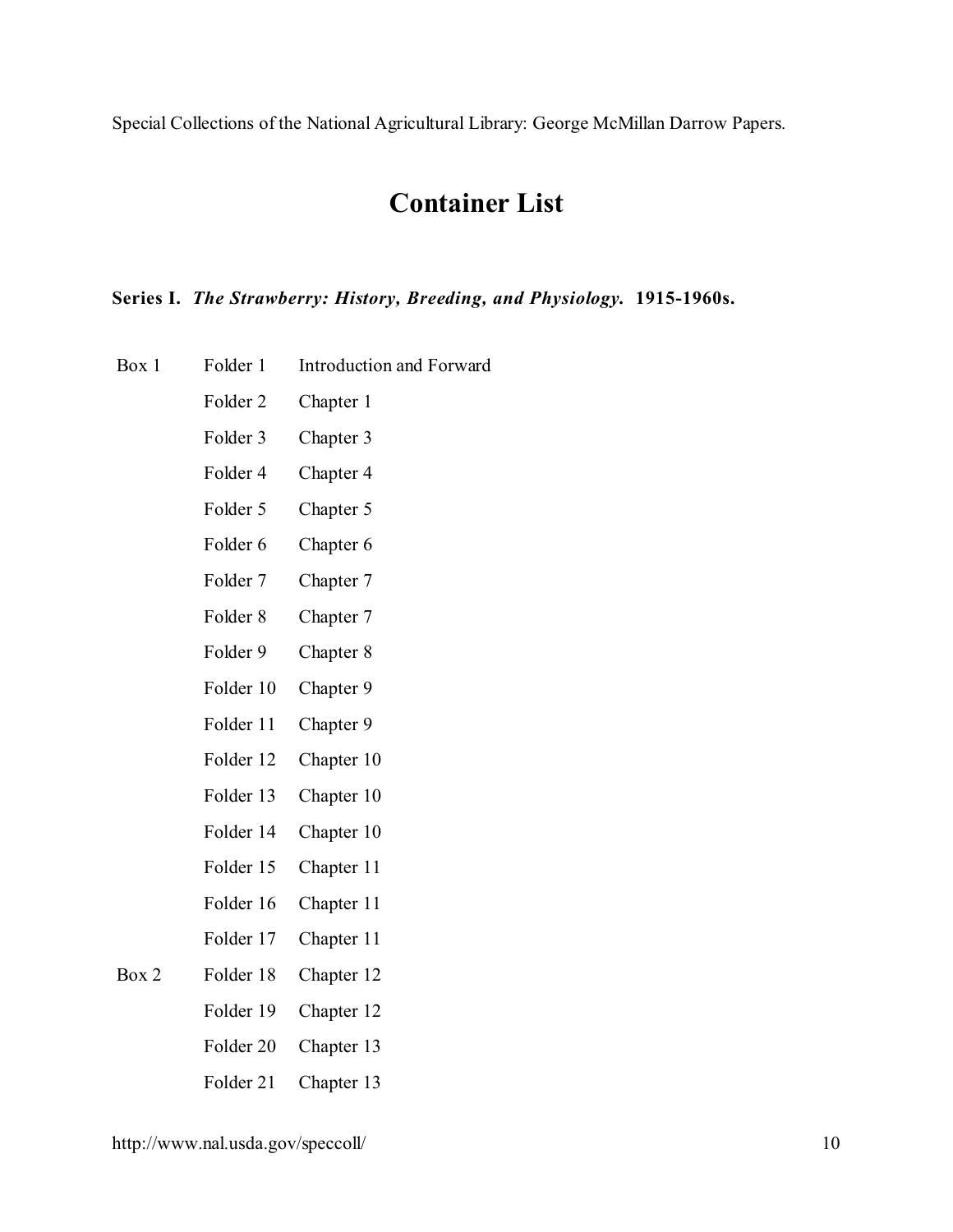Folder 22 Chapter 14

- Box 2 Folder 23 Chapter 15
	- Folder 24 Chapter 15
		- Folder 25 Chapter 16
		- Folder 26 Chapter 17
		- Folder 27 Chapter 18
		- Folder 28 Chapter 19
		- Folder 29 Chapter 19
	- Folder 30 Chapter 19
- Box 3 Folder 31 Chapter 20
	- Folder 32 Chapter 21
	- Folder 33 Chapter 22
	- Folder 34 Chapter 23
	- Folder 35 Appendix I
	- Folder 36 Appendix II & III
	- Folder 37 Appendix IV
	- Folder 38 Appendix V
	- Folder 39 Appendix VI
	- Folder 40 Appendix VI
	- Folder 41 Appendix VII
	- Folder 42 Illustrations
	- Folder 43 Illustrations
- Box 4 Folder 44 Illustrations
	- Folder 45 Illustrations
	- Folder 46 Illustrations
	- Folder 47 Original Maps of Strawberry Varieties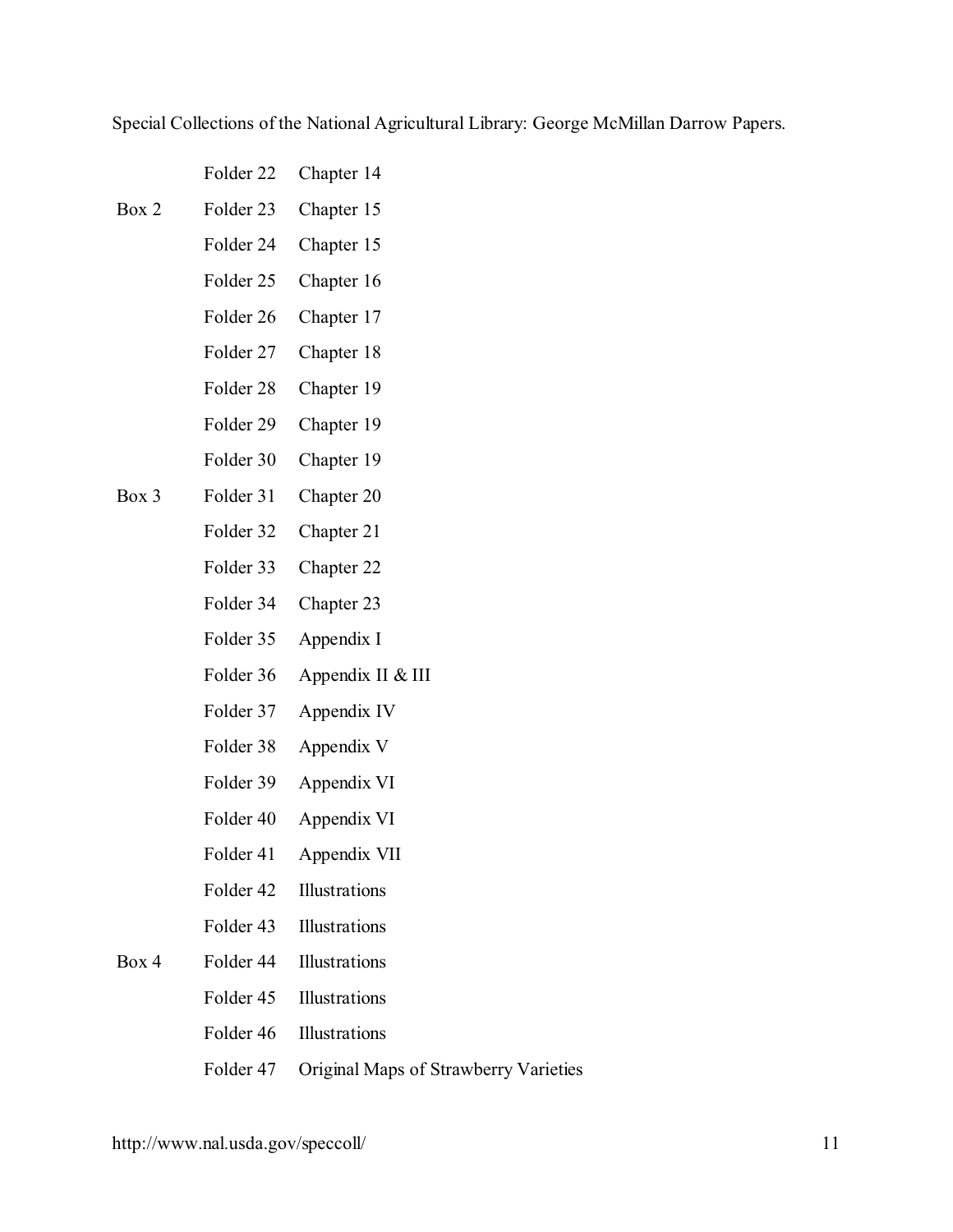|       | Folder 48 | Breeding in Other Countries                                                    | 1928-1960  |
|-------|-----------|--------------------------------------------------------------------------------|------------|
|       | Folder 49 | <b>Breeding for Pest Resistances</b>                                           | 1945-1965  |
| Box 4 | Folder 50 | <b>Ettersburg Strawberries</b>                                                 | 1915-1932  |
| Box 5 | Folder 51 | <b>Everbearing Strawberry Notes</b>                                            | 1933-1960s |
|       | Folder 52 | Everbearing Strawberry Notes Pertaining to Harlow 1916-1963<br>Rockhill        |            |
|       | Folder 53 | The Howard 17 Strawberry                                                       | 1960-1962  |
|       | Folder 54 | <b>Present Day Breeders</b>                                                    | 1926-1964  |
|       | Folder 55 | Red Stele Disease - Mr. Reid, Scotland                                         | 1944-1964  |
|       | Folder 56 | <b>Strawberry Processing</b>                                                   | 1938-1963  |
| Box 6 |           | Galley Proofs for <i>The Strawberry: History</i> ,<br>Breeding, and Physiology |            |
| Box 7 |           | The Strawberry: History, Breeding, and Physiology                              |            |

## **Series II. Publications Authored by Darrow. 1914-1972.**

| Box 8 | Folder 57            | Bibliography of Darrow's Publications             | 1954      |
|-------|----------------------|---------------------------------------------------|-----------|
|       | Folder 58            | Blackberry, Raspberry & Small Fruits Publications | 1926-1954 |
|       | Folder 59            | Blackberry, Raspberry & Small Fruits Publications | 1955-1967 |
|       | Folder <sub>60</sub> | <b>Blueberry Publications</b>                     | 1943-1956 |
|       | Folder 61            | <b>Blueberry Publications</b>                     | 1957-1971 |
|       | Folder <sub>62</sub> | <b>Strawberry Publications</b>                    | 1947-1953 |
|       | Folder <sub>63</sub> | <b>Strawberry Publications</b>                    | 1954-1955 |
|       | Folder <sub>64</sub> | <b>Strawberry Publications</b>                    | 1957-1972 |
|       | Folder 65            | Berry Development in the Strawberry               |           |
|       | Folder 66            | Paper on Strawberry Breeding                      | 1928      |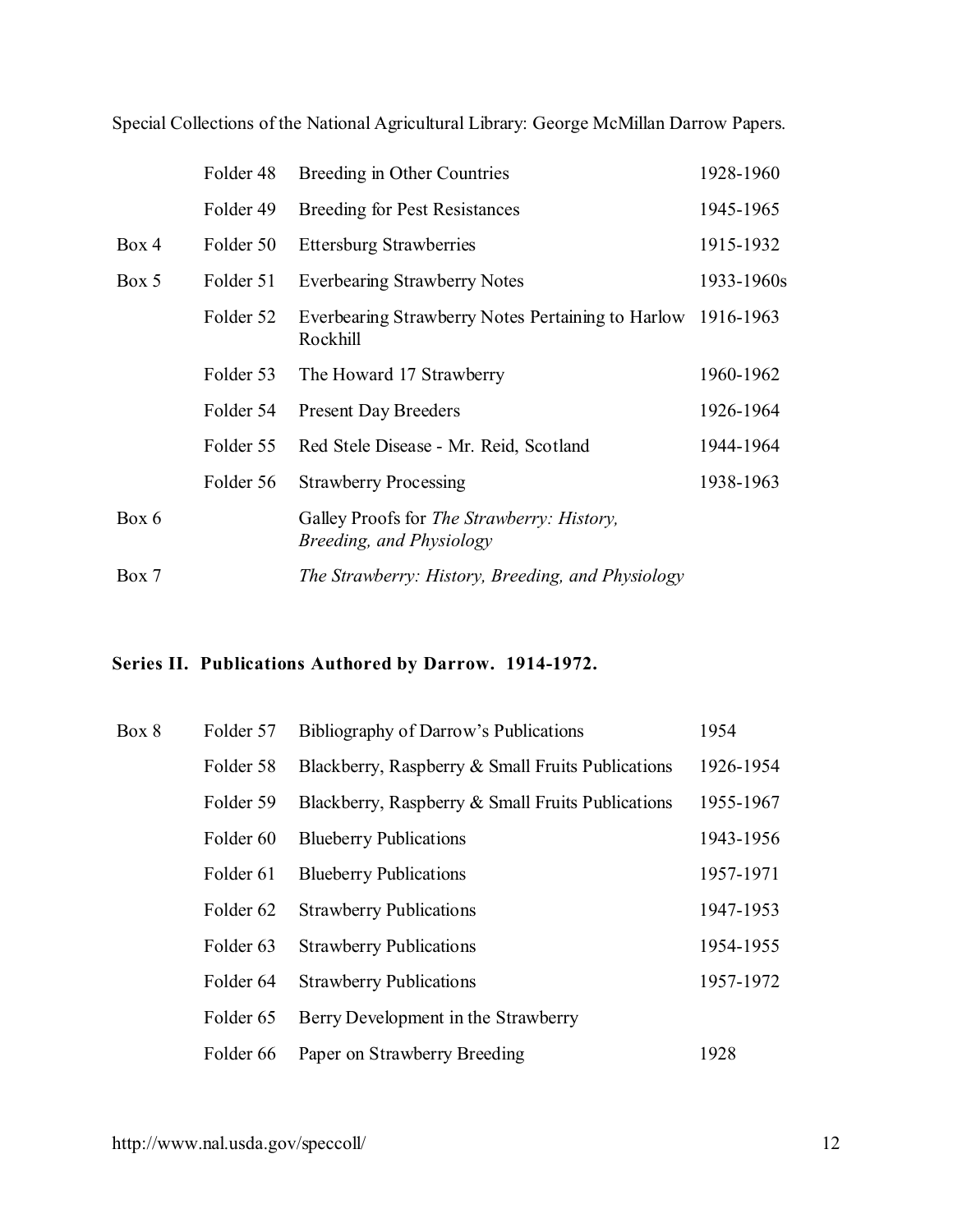|               | Folder 67            | Effects of Temperature & Day Length on Varietal<br><b>Adaptation of Strawberry</b> | 1954                    |
|---------------|----------------------|------------------------------------------------------------------------------------|-------------------------|
| Box 9         | Folder <sub>68</sub> | <b>Small Fruit Reports</b>                                                         | 1915-1922               |
|               | Folder 69            | <b>Small Fruit Reports</b>                                                         | 1923-1926               |
| Box 9         | Folder 70            | <b>Small Fruit Reports</b>                                                         | 1927-1930               |
|               | Folder 71            | <b>Small Fruit Reports</b>                                                         | 1931-1936               |
|               | Folder 72            | <b>Small Fruit Reports</b>                                                         | 1937-1940               |
| <b>Box 10</b> |                      | Volume 1 of <i>Publications of George Darrow</i>                                   | 1914-1919,<br>1939-1944 |
|               |                      | Volume 2 of Publications of George Darrow                                          | 1920-1930               |
| Box 11        |                      | Volume 3 of Publications of George Darrow                                          | 1931-1937               |
|               |                      | Volume 4 of <i>Publications of George Darrow</i>                                   | 1938-1945               |

## **Series III. Manuscripts. 1908-1967.**

| Box $12$ | Folder 73            | Manuscript of an untitled book on strawberries                      | $1920s - 1930s$ |
|----------|----------------------|---------------------------------------------------------------------|-----------------|
|          | Folder 74            | Photos for an untitled book on strawberries                         | $1920s - 1930s$ |
|          | Folder 75            | Correspondence Regarding Small Fruit Growing                        | 1923-1926       |
|          | Folder 76            | Manuscript and Notes of <i>Small Fruit Growing</i>                  | 1926            |
|          | Folder 77            | Manuscript of <i>Small Fruit Growing</i>                            | 1926            |
|          | Folder 78            | Manuscript of <i>Small Fruit Growing</i>                            | 1926            |
|          | Folder 79            | Manuscript of <i>Small Fruit Growing</i>                            | 1926            |
|          | Folder 80            | Manuscript of <i>Small Fruit Growing</i>                            | 1926            |
|          | Folder 81            | Manuscript of <i>Small Fruit Growing</i>                            | 1926            |
| Box $13$ | Folder <sub>82</sub> | Information on Evolution for Small Fruit Growing                    | 1908-1926       |
|          | Folder <sub>83</sub> | Notes on Insect & Disease Control for <i>Small Fruit</i><br>Growing | 1926            |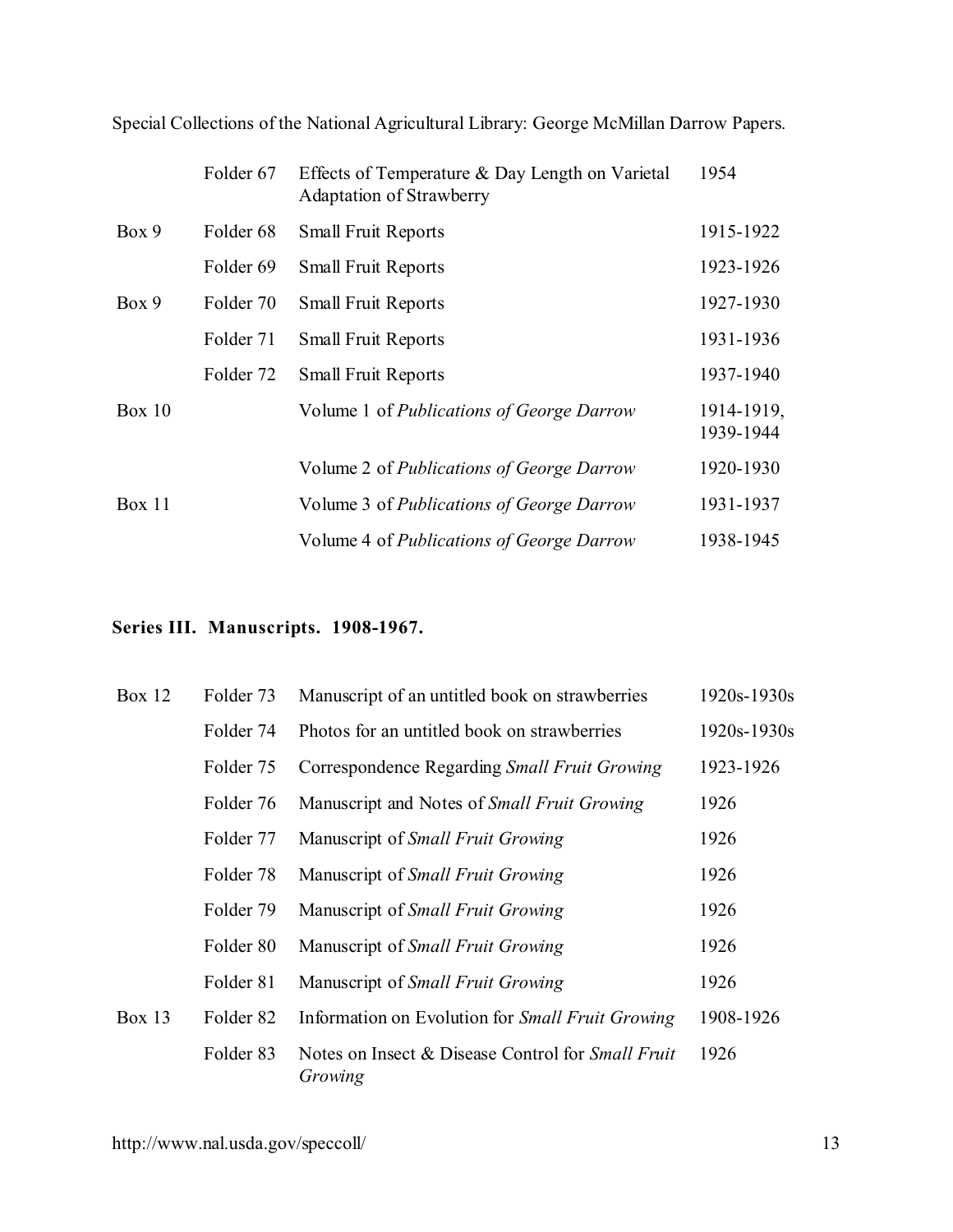|        | Folder 84            | Photographs & Negatives for <i>Small Fruit Growing</i>                                                                  | 1912, n.d. |
|--------|----------------------|-------------------------------------------------------------------------------------------------------------------------|------------|
|        | Folder 85            | Correspondence Related to <i>Breeding and</i><br>Improvement of the Raspberry and Blackberry in<br>North America        | 1961-1967  |
| Box 13 | Folder 86            | Rough Drafts & Illustrations for <i>Breeding and</i><br>Improvement of the Raspberry and Blackberry in<br>North America | 1967       |
|        | Folder 87            | Photos for <i>Breeding and Improvement of the</i><br>Raspberry and Blackberry in North America                          | 1967       |
|        | Folder <sub>88</sub> | Raspberry & Blackberry Breeding Notes                                                                                   | 1938       |

## **Series IV. Field Notes. 1893-1972.**

| <b>Box 13</b> | Folder 89  | Crops                                                                    | 1951-1960       |
|---------------|------------|--------------------------------------------------------------------------|-----------------|
|               | Folder 90  | <b>Fruit Breeding Notes</b>                                              | 1934            |
|               | Folder 91  | Pedigrees of Strawberry Varieties                                        | 1943            |
|               | Folder 92  | <b>Planting Plans</b>                                                    | 1917-1923       |
| Box $14$      | Folder 93  | Pollen Development Notes                                                 |                 |
|               | Folder 94  | Reports & Selections                                                     | 1923-1929       |
|               | Folder 95  | Strawberry Breeding Notes, Articles & Photos                             | 1908-1929       |
|               | Folder 96  | <b>Strawberry Crop Statistics</b>                                        | 1952, 1971-1972 |
|               | Folder 97  | Strawberry Crossing, Growing Seedlings &<br>Selections (includes photos) | 1893-1948       |
|               | Folder 98  | <b>Strawberry Selections</b>                                             | 1926-1931       |
|               | Folder 99  | <b>Strawberry Selections</b>                                             | 1930-1934       |
|               | Folder 100 | Strawberry Varieties of the 1950s and 1960s                              | 1950s-1960s     |
|               |            | Folder 100a Strawberry Varieties Notes, Articles, Reports                | 1938-1949       |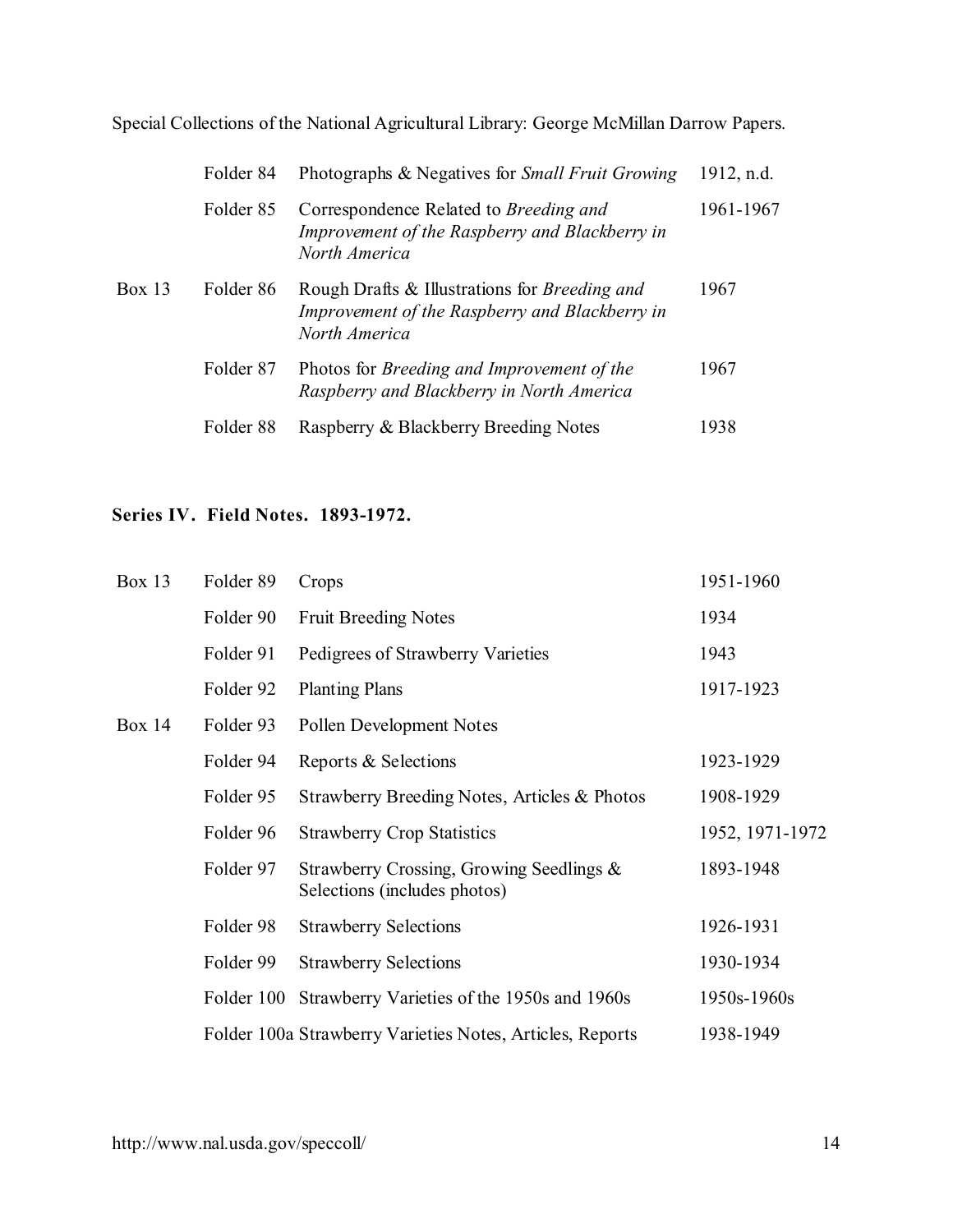#### **Series V. Physiology. 1907-1960s.**

| Box $15$ | Folder 101 Physiology Articles                                                     | 1907, 1925   |
|----------|------------------------------------------------------------------------------------|--------------|
|          | Folder 102 Physiology Notes                                                        | 1944-1962    |
| Box $15$ | Folder 103 Physiology Lecture Notes & Photos for Slide<br>Presentation, Series 340 | c.1920-1960s |
|          | Folder 104 Physiology Slide Presentation, Series 340                               |              |
|          | Folder 105 Physiology Slide Presentation, Series 340                               |              |
|          | Folder 106 Physiology Slide Presentation, Series 340                               |              |
|          | Folder 107 Physiology Slide Presentation, Series 340                               |              |
|          | Folder 108 Physiology Slide Presentation, Series 340                               |              |
|          | Folder 109 Physiology Slide Presentation, Series 340                               |              |

#### **Series VI. Miscellaneous Publications. 1835-1980.**

| Box $16$ | Folder 110 Apple Articles                                  | 1956-1977   |
|----------|------------------------------------------------------------|-------------|
|          | Folder 111 Blackberry & Raspberry Articles                 | 1975, n.d.  |
|          | Folder 112 Blueberry Articles                              | 1943-1978   |
|          | Folder 113 Foreign Publications-Various Subjects           | 1956-1975   |
|          | Folder 114 Forestry & Flowers Publications                 | 1954-1960   |
|          | Folder 115 Fruit in Other Countries                        | 1888-1971   |
|          | Folder 116 Garden Brochures                                | 1959-1966   |
|          | Folder 117 Grapes & Nuts Publications                      | 1956-1967   |
|          | Folder 118 Institutions & Universities                     | 1950-1979   |
|          | Folder 119 Literature about Foreign Countries              | 1948-1964   |
| Box $17$ | Folder 120 Miscellaneous Newspaper Articles & Publications | 1950s-1960s |
|          | Folder 121 Miscellaneous Papers                            | 1960s-1970s |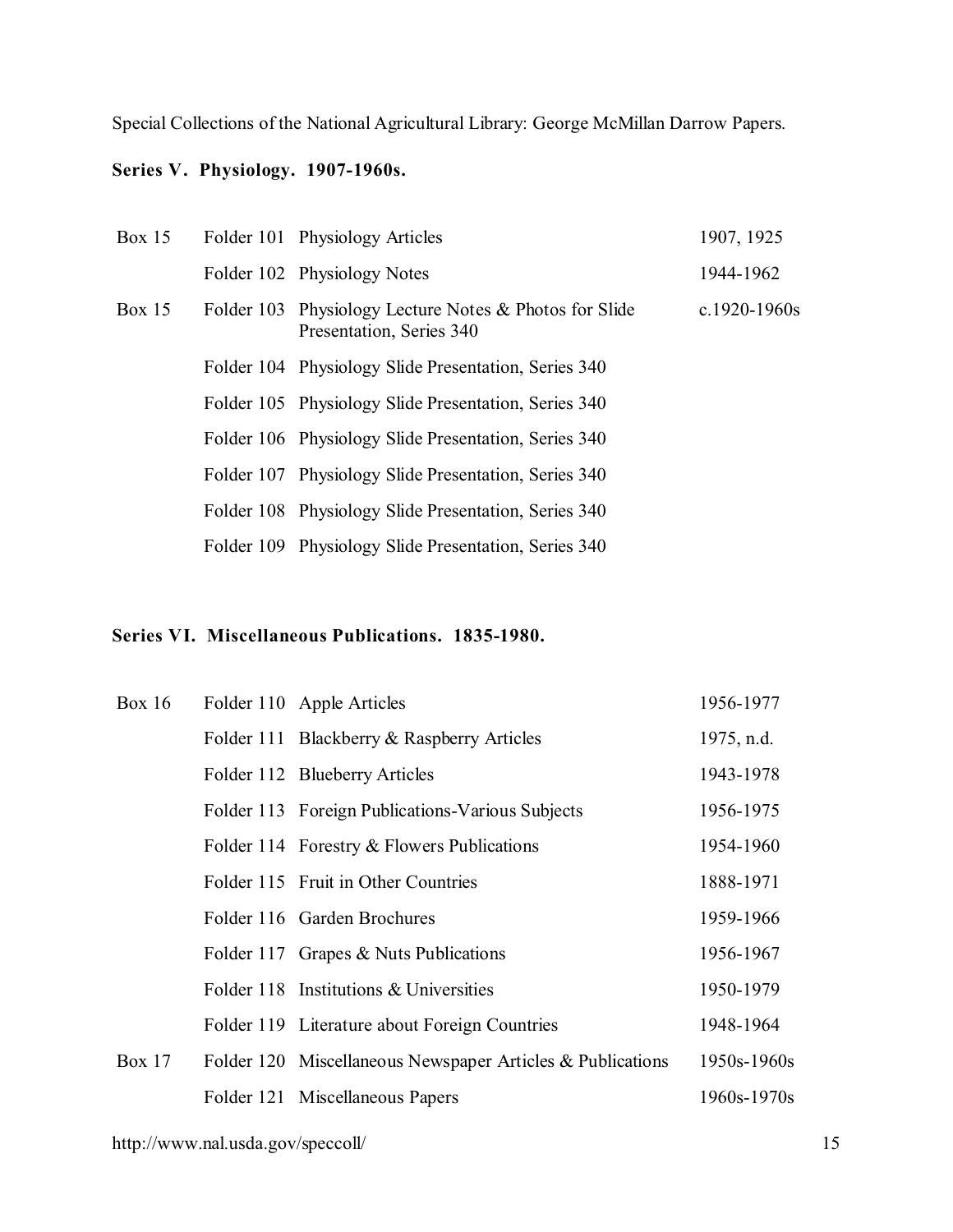|               |            | Folder 122 Miscellaneous Publications                       | 1916-1965   |
|---------------|------------|-------------------------------------------------------------|-------------|
|               |            | Folder 123 Miscellaneous Publications                       | 1940s-1960s |
|               |            | Folder 124 Miscellaneous Publications                       | 1835-1960s  |
|               |            | Folder 125 Miscellaneous Publications                       | 1920s-1970s |
| Box $17$      |            | Folder 126 Miscellaneous Publications                       | 1940s-1970s |
| <b>Box 18</b> |            | Folder 127 Miscellaneous Publications                       | 1948-1967   |
|               |            | Folder 128 Penn State Horticultural Reviews                 | 1957-1962   |
|               |            | Folder 129 Plant Breeding Publications                      | 1943-1968   |
|               |            | Folder 130 Propagated Plants Publications                   | 1944-1969   |
|               | Folder 131 | Scottish Horticultural Research Institute Annual<br>Reports | 1955-1963   |
|               |            | Folder 132 Sex Reversal Publications                        | 1918-1926   |
|               |            | Folder 133 Small Fruit Growth for the Home                  | 1923-1962   |
|               |            | Folder 134 Small Fruits Publications                        | 1916-1979   |
| <b>Box 19</b> |            | Folder 135 Strawberry Articles                              | 1908        |
|               |            | Folder 136 Strawberry Articles                              | 1909        |
|               |            | Folder 137 Strawberry Articles                              | 1910        |
|               |            | Folder 138 Strawberry Articles                              | 1911-1913   |
|               |            | Folder 139 Strawberry Articles                              | 1928        |
|               |            | Folder 140 Strawberry Articles & Reports                    | 1952-1977   |
|               |            | Folder 141 Strawberry Publications                          | 1862-1923   |
|               | Folder 142 | <b>Strawberry Publications</b>                              | 1930-1966   |
|               | Folder 143 | <b>Strawberry Publications</b>                              | 1967-1980   |
|               |            | Folder 144 Strawberries-Foreign                             | 1914-1954   |
|               |            | Folder 145 The Wallace Enterprise                           | 1936        |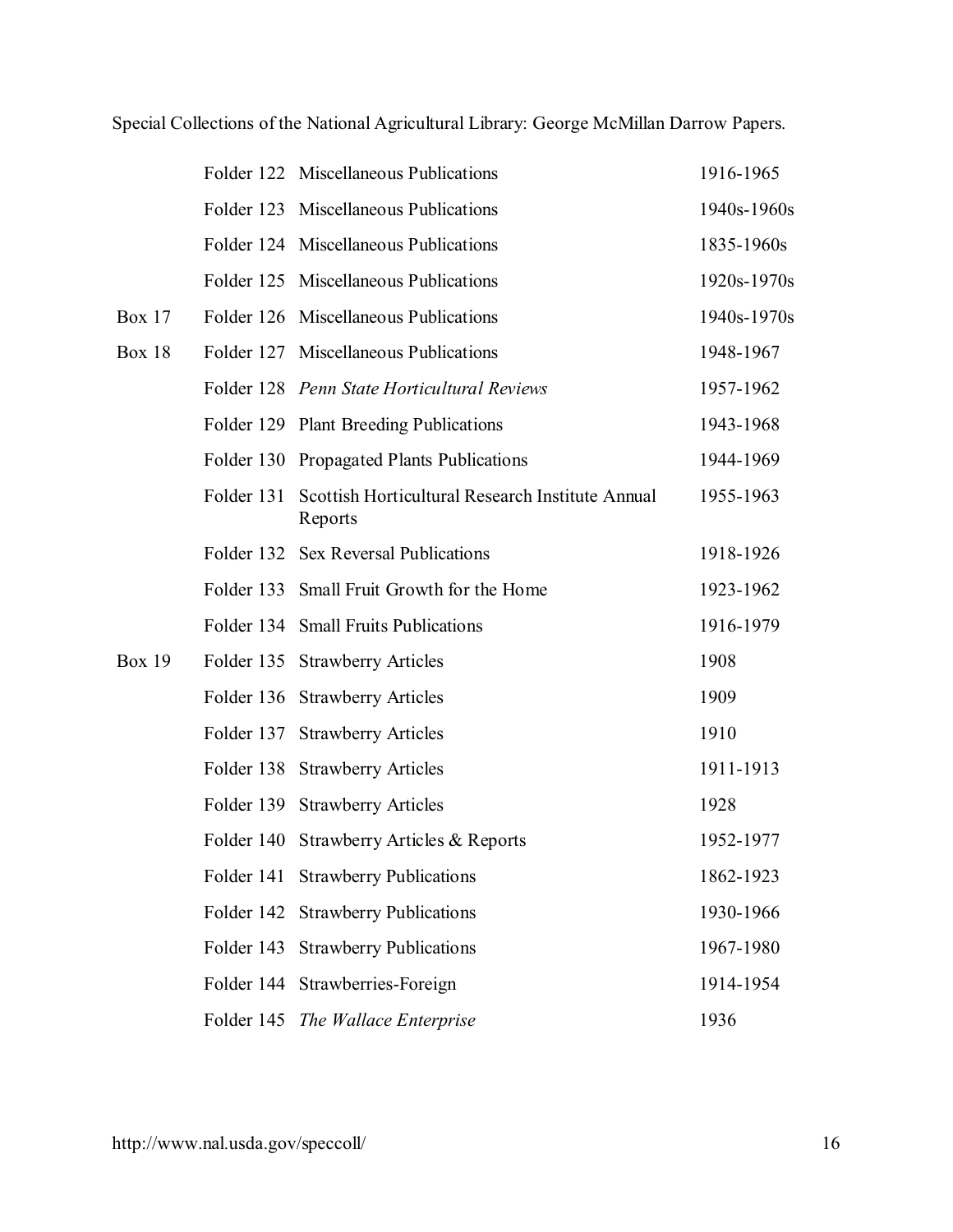## **Series VII. Photographs. c.1910-c.1974.**

| Box 20 |  | Folder 146 Black & White Photos                                                                     | c.1916-1962      |  |
|--------|--|-----------------------------------------------------------------------------------------------------|------------------|--|
|        |  | Folder 147 Fruit Development Photos & Notes                                                         | $c.1910 - 1930s$ |  |
|        |  | Folder 148 Maps-Where Strawberres Were Grown                                                        |                  |  |
| Box 20 |  | Folder 149 Miscellaneous Photos                                                                     | 1915-1916        |  |
|        |  | Folder 150 Photo Slides of Strawberry Varieties                                                     | $1960s$ , n.d.   |  |
|        |  | Folder 151 Photo Slides of Strawberry Varieties                                                     |                  |  |
|        |  | Folder 152 Photo Slides of Strawberry Varieties                                                     |                  |  |
|        |  | Folder 153 Strawberry History with Photos                                                           | 1914-1916        |  |
|        |  | Folder 154 Strawberry Photos                                                                        | 1912-1916        |  |
|        |  | Folder 155 Strawberry Photos                                                                        | c.1940-1950s     |  |
| A      |  | Map Case Drawer 19 3 Black & white photos of Darrow and others:<br>$111"x14", 113"x20" \& 116"x20"$ | c.1957-c.1974    |  |

## **Series VIII. Correspondence. 1895-1977.**

| Box 21 | Folder 156 Correspondence | 1925-1926       |
|--------|---------------------------|-----------------|
|        | Folder 157 Correspondence | 1927            |
|        | Folder 158 Correspondence | 1928            |
|        | Folder 159 Correspondence | 1929-1932, 1939 |
|        | Folder 160 Correspondence | 1952-1953       |
|        | Folder 161 Correspondence | 1955-1957       |
|        | Folder 162 Correspondence | 1958            |
|        | Folder 163 Correspondence | 1959            |
|        | Folder 164 Correspondence | 1960            |
|        | Folder 165 Correspondence | 1961            |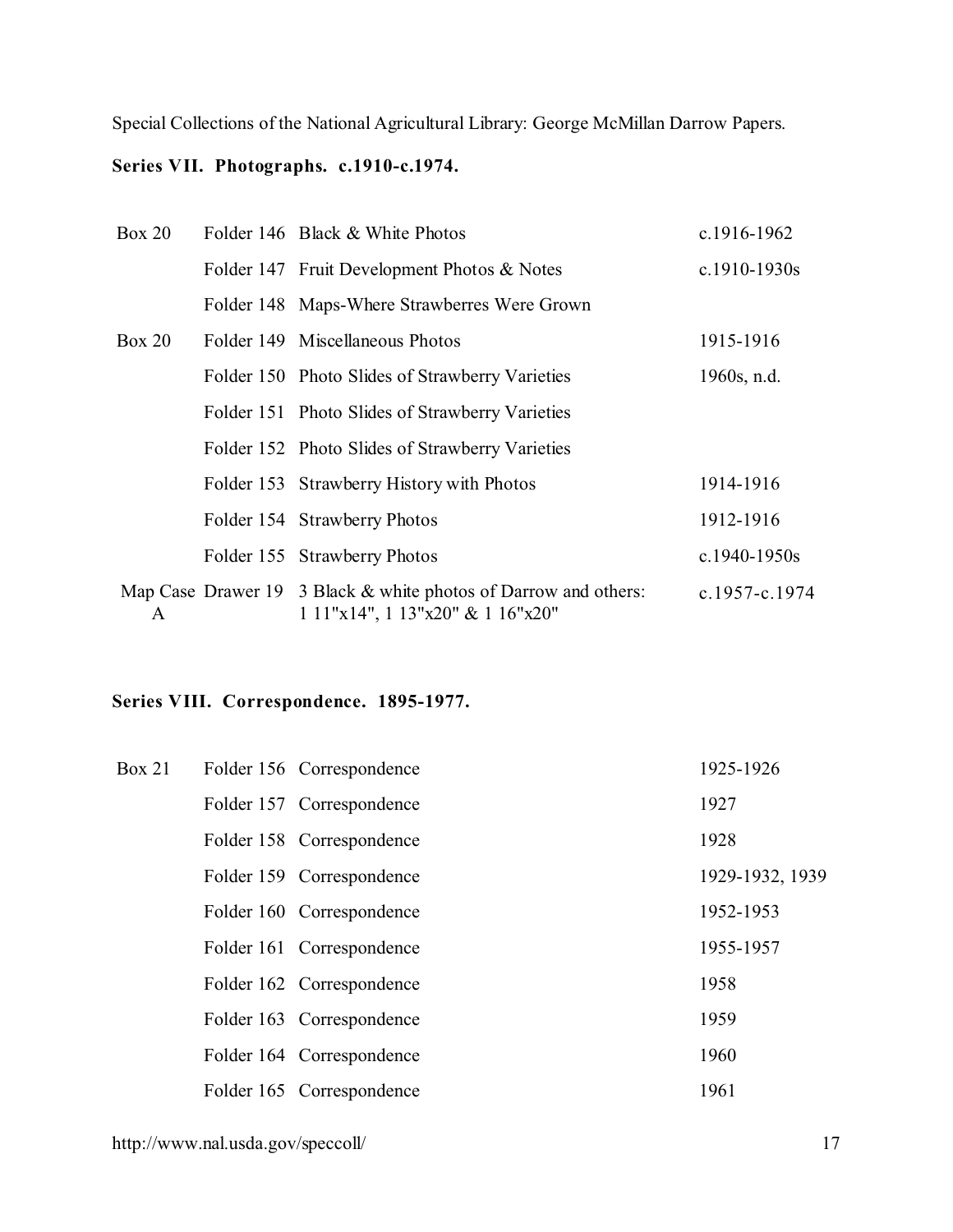| Special Collections of the National Agricultural Library: George McMillan Darrow Papers. |  |  |  |
|------------------------------------------------------------------------------------------|--|--|--|
|------------------------------------------------------------------------------------------|--|--|--|

|               |            | Folder 166 Correspondence                                             | 1962-1963               |
|---------------|------------|-----------------------------------------------------------------------|-------------------------|
|               |            | Folder 167 Correspondence                                             | 1965                    |
|               |            | Folder 168 Correspondence                                             | 1966                    |
|               |            | Folder 169 Correspondence                                             | 1967                    |
|               |            | Folder 170 Correspondence                                             | 1968-1969               |
| <b>Box 21</b> |            | Folder 171 Correspondence                                             | 1970-1972,<br>1976-1977 |
| <b>Box 22</b> |            | Folder 172 Correspondence with J. Harold Clark                        | 1933-1937               |
|               | Folder 173 | Correspondence with J. Harold Clark                                   | 1938-1941               |
|               |            | Folder 174 Correspondence with & about Albert Etter                   | 1922-1964               |
|               | Folder 175 | Correspondence with & about S.W. Fletcher                             | 1963-1964               |
|               | Folder 176 | Correspondence about A.B. Howard & Everett<br>Howard                  | 1895-1963               |
|               | Folder 177 | Correspondence with Robert D. Reid                                    | 1940-1964               |
|               | Folder 178 | Correspondence with Harlow Rockhill                                   | 1922-1927               |
|               | Folder 179 | Correspondence with Harlow Rockhill                                   | 1928-1933               |
|               |            | Folder 180 Correspondence with Harlow Rockhill                        | 1934-1944               |
|               | Folder 181 | Correspondence with Harlow Rockhill, Contract to<br>Strawberry No. 26 | 1922-1927               |
|               |            | Folder 182 Correspondence with A.B. Stout                             | 1952-1957               |
| <b>Box 23</b> |            | Folder 183 Daylilies Correspondence                                   | 1966-1972               |
|               |            | Folder 184 Everbearing Strawberry Correspondence                      | 1920-1952               |
|               | Folder 185 | Strawberry Breeding & Varieties Correspondence                        | 1920-1946               |
|               | Folder 186 | <b>Strawberry Selection Correspondence</b>                            | 1925-1934               |
|               | Folder 187 | The Strawberry: History, Breeding, and Physiology<br>Correspondence   | 1962-1964               |
|               | Folder 188 | The Strawberry: History, Breeding, and Physiology<br>Correspondence   | 1965-1968               |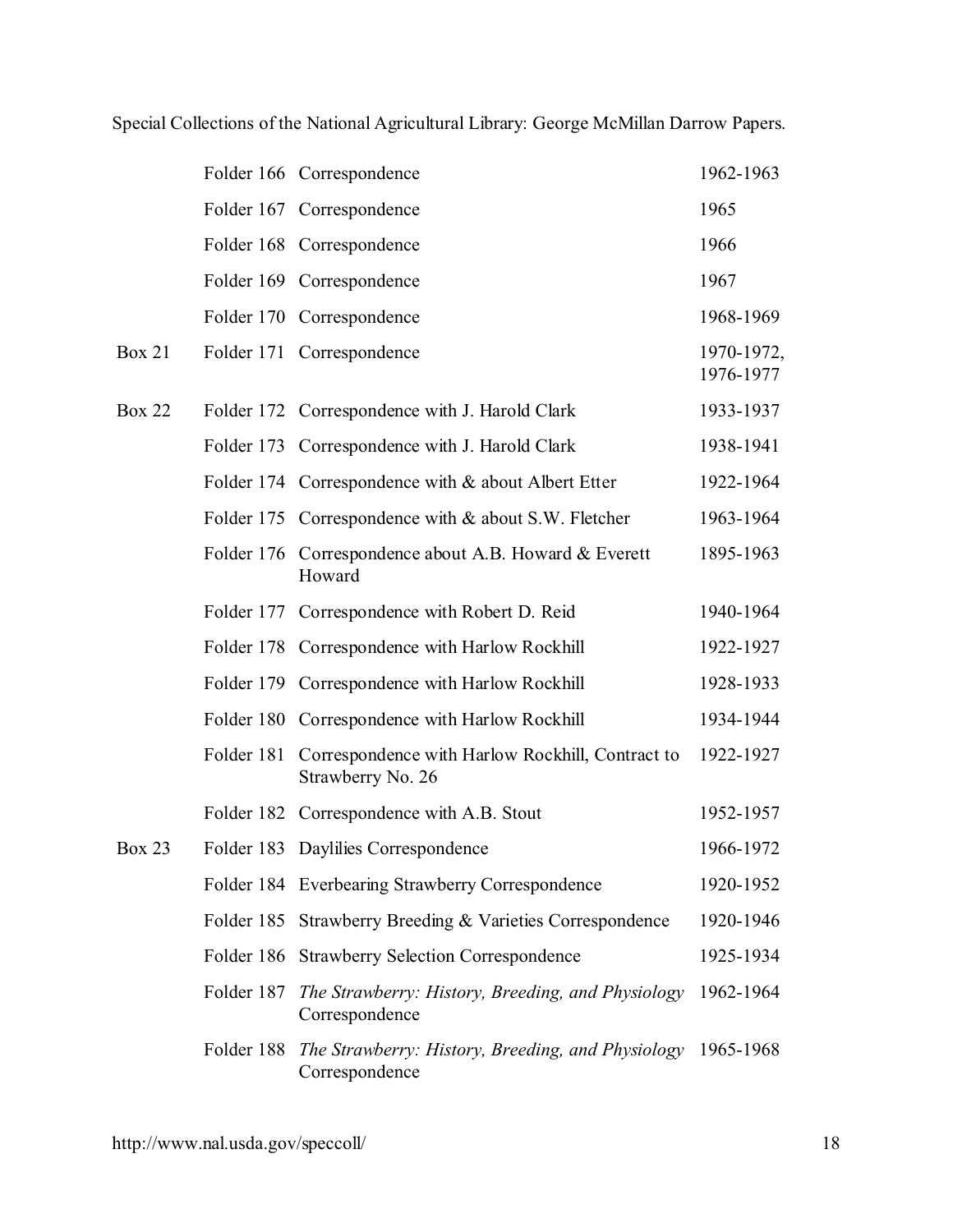## **Series IX. Abstract Cards. 1903-1962.**

| <b>Box 24</b><br><b>Abstract Cards</b> | 1903-1962 |
|----------------------------------------|-----------|
|----------------------------------------|-----------|

#### **Series X. Miscellaneous. 1914-1980.**

| <b>Box 25</b> |            | Folder 189 Biography of Darrow                                 | c.1965       |
|---------------|------------|----------------------------------------------------------------|--------------|
|               |            | Folder 190 Bird Repellers, Advertisements                      | 1966         |
|               |            | Folder 191 Brazil Itinerary                                    | 1957         |
| Box 6         |            | Folder 192 Clippings-Oversize                                  |              |
| <b>Box 25</b> |            | Folder 193 Commercial Agreement between Darrow & USDA          | 1975         |
|               |            | Folder 194 Darrow Brothers Strawberry Farm                     | 1958-1971    |
|               |            | Folder 195 Darrow Exhibit at the National Agricultural Library | 1980         |
|               |            | Folder 196 General List of Fruits Recommended for Maryland     | 1960, 1962   |
| Box 6         |            | Folder 197 International Horticultural Congress-Oversize       | 1952         |
| <b>Box 25</b> |            | Folder 198 Miscellaneous Papers                                | 1914-1968    |
|               |            | Folder 199 Unpublished Reports on Strawberries                 | c.1950-1970s |
|               |            | Folder 200 Notes on Breeding                                   | 1935-1936    |
|               |            | Folder 201 Nursery Practice & Nurseries                        | c.1950-1960s |
|               | Folder 202 | Reports on Plant Exploration in Chile, Ecuador &<br>Colombia   | 1957         |
|               |            | Folder 203 Reports on Plant Exploration & Collection           | 1956-1957    |
|               |            | Folder 204 Rockhill, Oscar                                     | 1949-1969    |
|               |            | Folder 205 Small Fruit & Grape Section Papers                  | 1958-1965    |
|               |            | Folder 206 Small Fruit Disease Conferences                     | 1957-1970    |